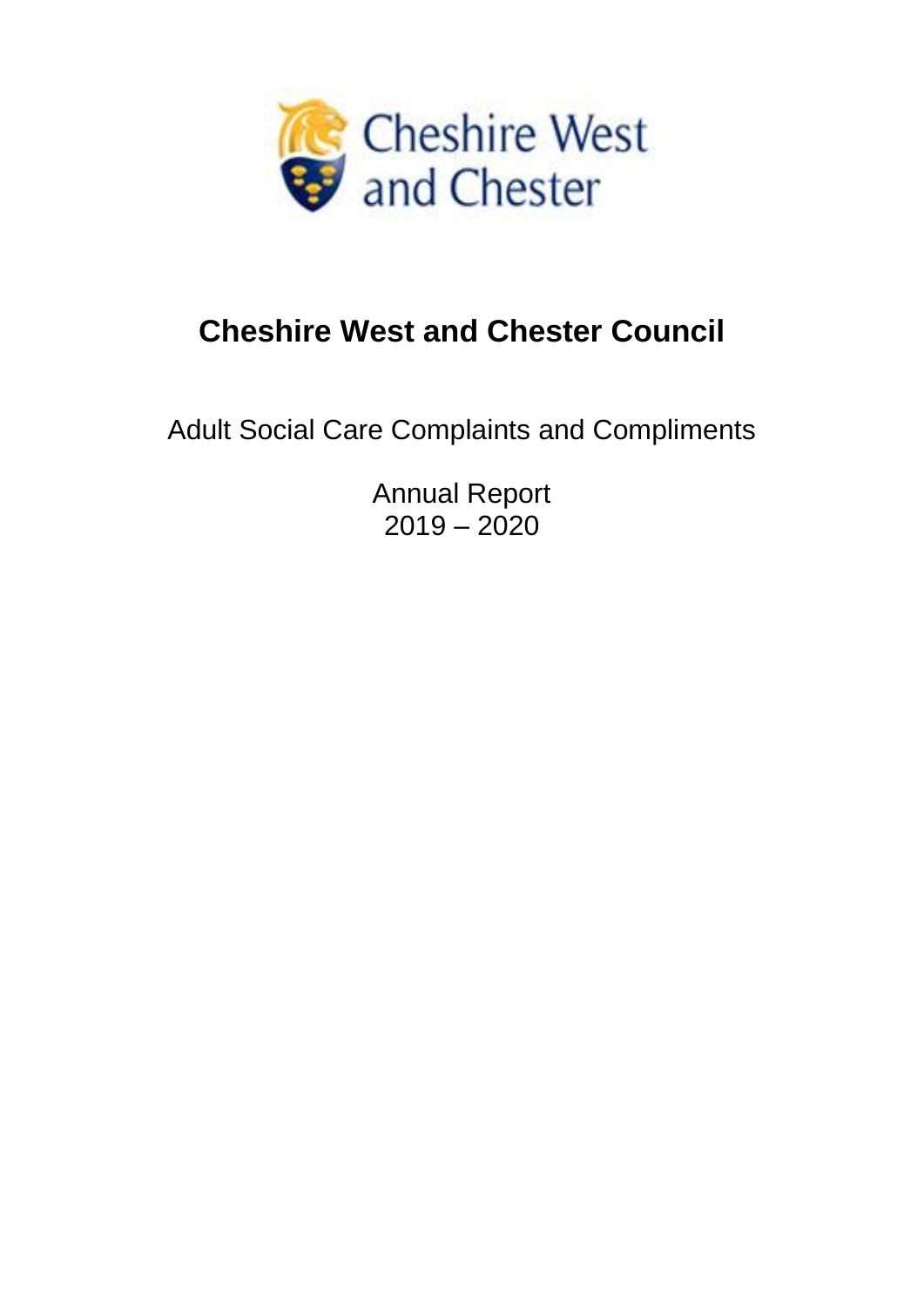## **Introduction**

This report provides information about the Adult Social Care Compliments and Complaints received by Cheshire West and Chester Council during the period 1 April 2019 to 31 March 2020. It highlights performance against statutory and internal timescales for complaint handling and provides assurance that improvements or revisions to services have been identified as a result of listening and responding to both compliments and complaints.

The Council's Customer Relations Team, within the Governance Directorate, was responsible for the coordination of compliments and complaints during this period. The Adult Social Care team are responsible for responding to complaint matters and satisfying themselves that providers have dealt with complaints appropriately. The Customer Relations Team review all draft responses answered by the Council and provide advice and support to the service on reasonable outcomes or remedies to complaints, from a layperson's perspective.

In accordance with statutory guidance, responses to complaints received by the Council should be proportionate. Officers are encouraged to resolve matters locally at the first point of customer contact to avoid escalation wherever possible. Concerns raised with the service and resolved by close of play the following day are not counted as statutory complaints. Where this approach does not deliver a satisfactory outcome for the complainant, matters are then directed through the formal complaints' procedure.

## **The objectives of this report are to:**

- be open and transparent about our social care complaints process
- meet our statutory obligation to produce an annual report
- provide clear and concise comparative data on compliments and complaints, including details of complaints broken down by subject and service area
- provide a summary of customer profile and type of customer interaction
- identify service improvements as a result of complaints and compliments and demonstrate learning and improved practices and processes from these

# **Context**

Whilst considering this report it is important to see the overall picture of Adults Social Care involvement in the Cheshire West and Chester area. During this period 18,535 customers received service from Adult's Social Care teams. 35 formal complaints were handled representing less than 0.19% of service users.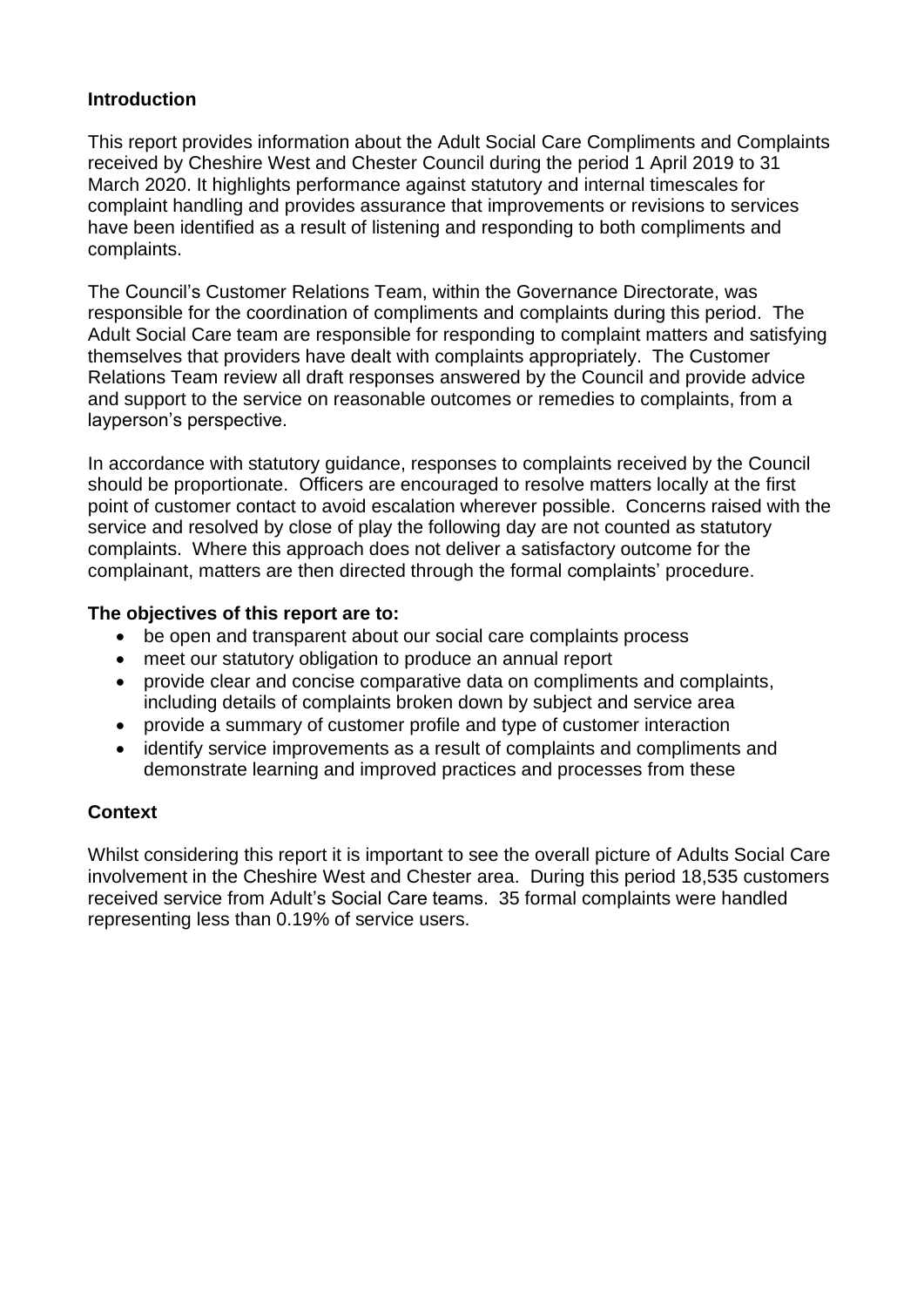# **1.0 STATUTORY COMPLIANCE PROCEDURE**

# **1.1 The Adult Social Care Complaints Procedure**

The Local Authority Social Services Act 1970, as amended by the National Health Services Act and Community Care Act 1990 and the Local Authority Social Services and National Health Service Complaints (England) Regulations 2009, require the local authority to have a procedure for the handling and consideration of complaints received by, or on behalf of, adult service users. A local authority must also ensure that action is taken if necessary, in the light of the outcome of a complaint. To comply with the above requirements, Cheshire West and Chester have adopted the operational procedures set out in section 1 of this report.

# **1.2 Role of the Customer Relations Team**

The Customer Relations Team is responsible for the handling and consideration of complaints and acts as a central point through which complaints can be made to the Council. Complaints can be made via telephone; in writing; through the online social care complaints portal; or directly to the dedicated social care complaints email inbox. Complaints received directly by the Service should be referred to the Customer Relations Team to be assessed for eligibility.

The Customer Relations Team, often in liaison with the Service, will determine whether a complaint is eligible for consideration under the statutory framework or whether an alternative route (for example safeguarding or through the corporate complaints process if the issue complained about is not related to the quality of care provided) would be more appropriate.

The Customer Relations Team offer training, advice and support to staff in their consideration of complaints and perform a quality assurance role in the preparation of complaint responses. The Team also liaise with complainants to keep them informed on progress with their complaints and provide advice about the complaints process and the role of the Local Government & Social Care Ombudsman.

The Team also coordinates the completion of Learning Action Reports for the service, which capture the learning and improvements identified through responding to complaints. This is recorded and reported centrally and monitored to ensure that the implementation of identified, agreed actions following the outcome of complaints is carried out. Learning is shared with other services, where it is relevant to do so, in order to improve service delivery Council-wide.

# **1.3 What is a Complaint?**

Any expression of dissatisfaction about a council service (whether that service is provided by the council or by a contractor, commissioned provider or partner) that requires a response. There is no difference between a 'formal' and an 'informal' complaint. Both are expressions of dissatisfaction that require a response.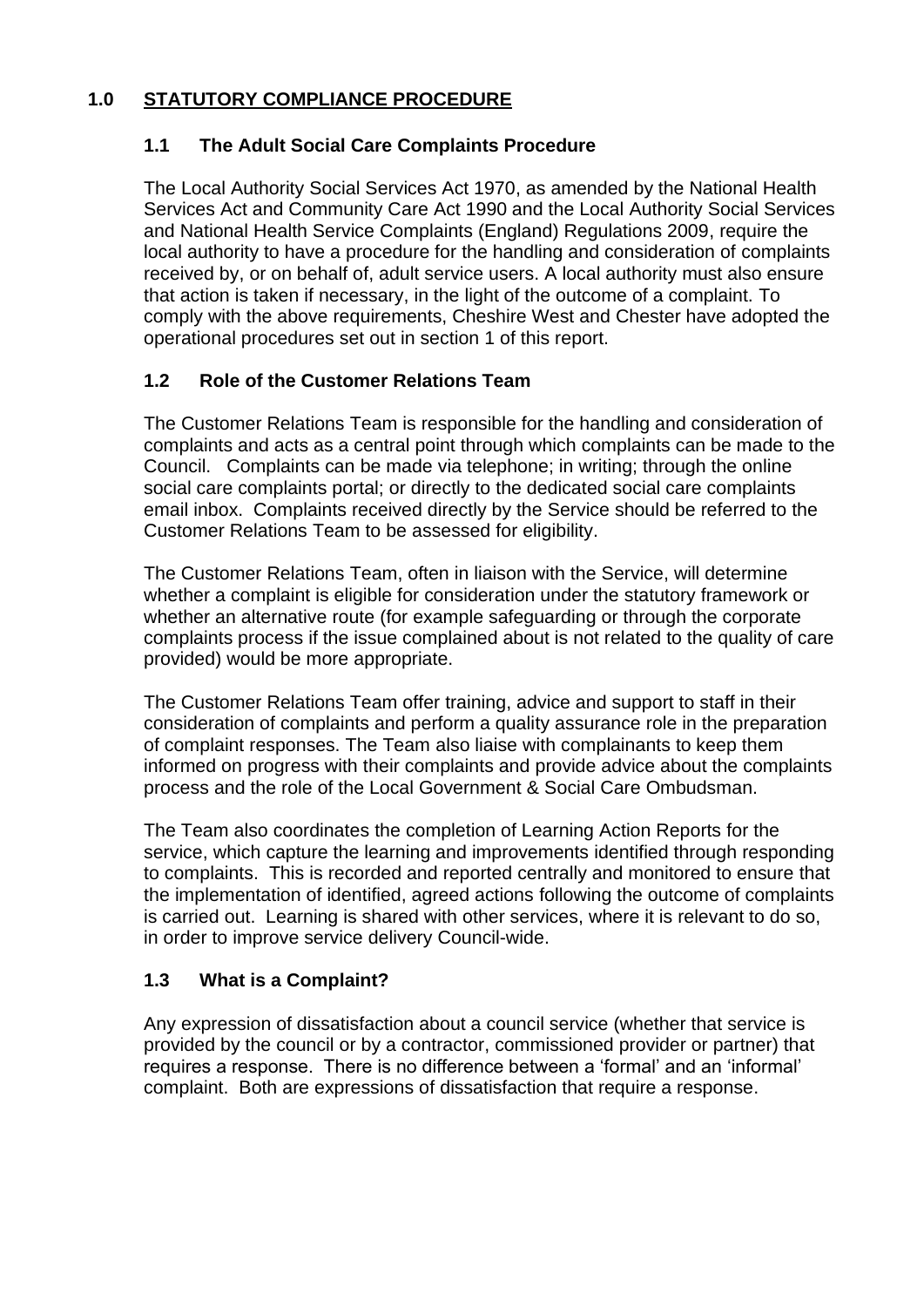# **1.4 Who Can Make a Complaint?**

Anyone can make a complaint if they receive a service from Adult Social Care. Complaints can also be accepted from individuals acting on behalf of a service user, for example from an advocate or family member, if the service user has given consent. Where a service user's capacity to make informed decisions may be in question, the Customer Relations Team (in conjunction with the Service Team Manager) will look at whether the person pursuing the complaint is acting in the service user's best interests.

People who fund their own care (self-funded users) for services that are regulated by the Care Quality Commission do not fall under this procedure as they are not using Council services.

# **1.5 Adult Social Care and Health Complaints Procedure**

The current Adult Social Care and Health complaints procedure consists of a single response to the complainant, followed by a right of referral to the independent Local Government and Social Care Ombudsman.

Complaints are always assessed, or 'triaged', by the Customer Relations Team to identify any potential safeguarding risks or concerns that need immediate attention. Where safeguarding issues are identified, those matters are redirected to be considered under the appropriate safeguarding procedures without delay. Where there are no obvious safeguarding concerns complaints are referred via the Customer Relations Team to a Senior Manager to be considered through the social care complaints procedure. All, or parts of, a complaint may not be eligible under the social care complaint process. Where this is the case all non-social care elements will be referred to the corporate complaints policy or a more appropriate 'alternative path' and the customer kept informed about how their complaint, or parts of their complaint, will be dealt with.

Commissioned providers are expected to have robust complaint procedures in place, and an appropriate reporting mechanism for these in order to keep the Council updated. As the Council retains overall accountability for the services delivered by commissioned providers, it reserves the right to accept a complaint into its own ASC complaint process if it considers it warrants further investigation, for example, if it decides that the provider's response does not answer the complaint, address the injustice or offer a reasonable remedy. Where there are immediate contractual concerns these will be followed up outside of the complaint process by the Commissioning Service.

The Customer Relations Team will work with the Service and the Commissioning Team to monitor these complaints and provide advice and support.

# **1.6 Initial Expressions of Dissatisfaction**

Complaints received directly by the Service (or elsewhere) that, from initial assessment, look like they can be resolved by close of play the following day, are not required to proceed through the complaints process. These concerns/issues are often relatively minor, and resolution can most easily be addressed locally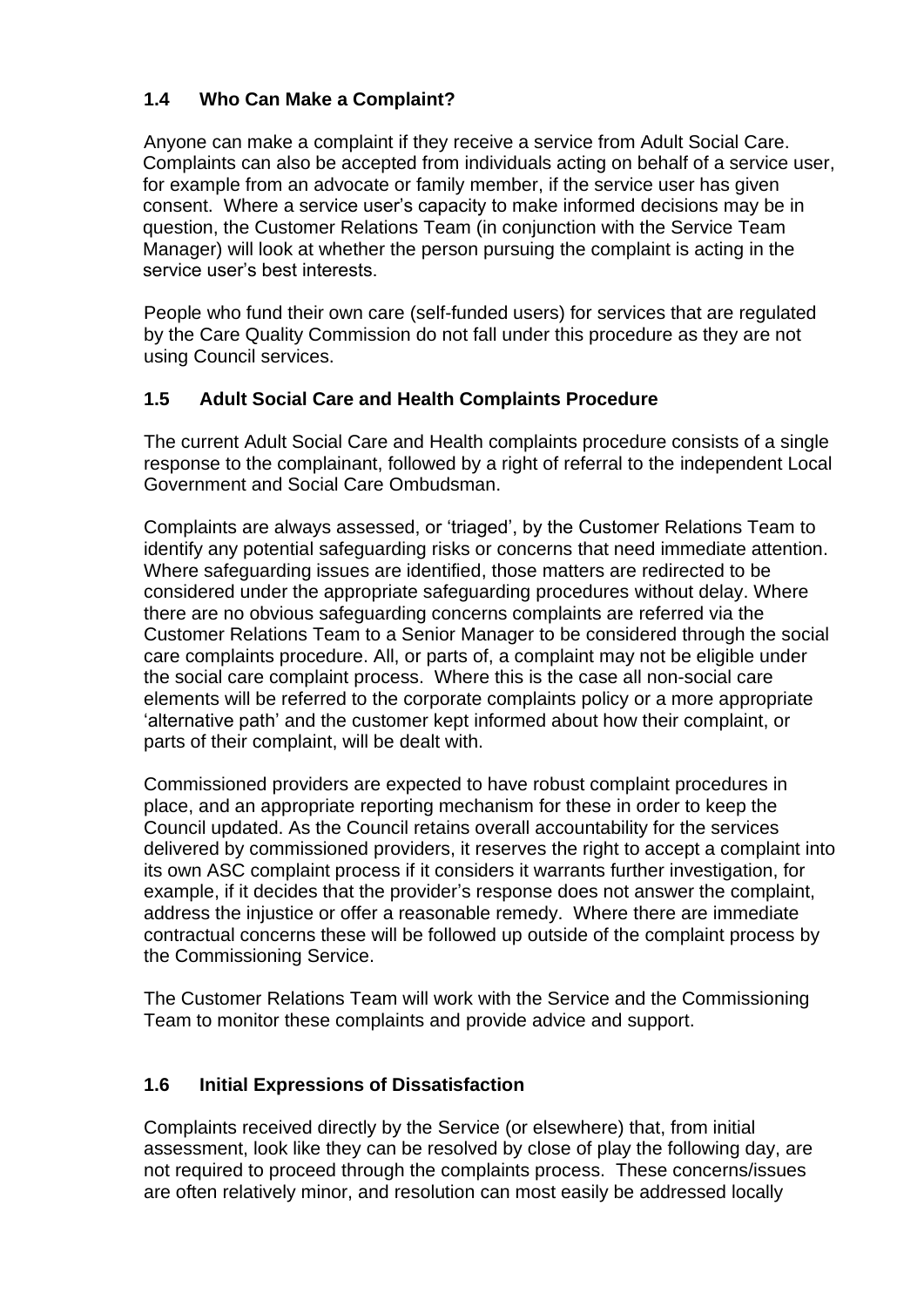through the service. The customer is always advised how they can progress their complaint if they remain dissatisfied.

# **1.7 Formal Resolution**

Complaints considered under the formal procedure are acknowledged within three working days and information is provided to the customer about the complaints process and how to access advocacy support.

Complaints are allocated to the relevant Senior Manager who will discuss the complaint, where necessary, with the complainant. The scale and the nature of the investigation are intended to be proportionate to the complaint and may include an initial telephone call; face to face meetings with complainants; interviews with staff; paper reviews of records; policies and procedures examination, etc.

Responses to all complaints should be concluded within the statutory 6 months deadline unless exceptional circumstances prevent it and an alternative deadline is agreed in advance with the complainant or their representative However, the Council has set itself a challenging, much shorter, internal target to aim to complete non-complex complaints within 20 working days. It is intended that, as far as possible, most complaints should be resolved by a single thorough response. Due consideration will be given to any request from a complainant to consider further the outcome of any complaint and this is at the Customer Relations Manager's discretion following consultation with the service. An expression of general dissatisfaction with the outcome of the complaint will not normally lead to the response being revisited.

Following conclusion of the complaint process the complainant has the right to pursue the matter further with the independent Local Government and Social Care Ombudsman (LGSCO) if they feel the matter remains unresolved.

# **1.8 Safeguarding**

The Customer Relations Team liaises directly with the Adult Safeguarding Team, and with the relevant Social Care Team as appropriate. Contact is maintained with the Safeguarding Unit to discuss individual complaints and agree appropriate approaches if there are any safeguarding concerns. When Safeguarding thresholds are met, the contact will be dealt with via a Safeguarding investigation, rather than through the complaint process.

# **2.0 PERFORMANCE ACTIVITY 2019/20**

# **2.1 Summary of Complaint Activity**

A total of 86 representations were received this year. Of these, **35 formal complaints** were accepted.

Of the remaining representations:

• 24 were treated as a 'request for service' (defined as when contact is made for the first time to make a request for something that would not be considered a complaint).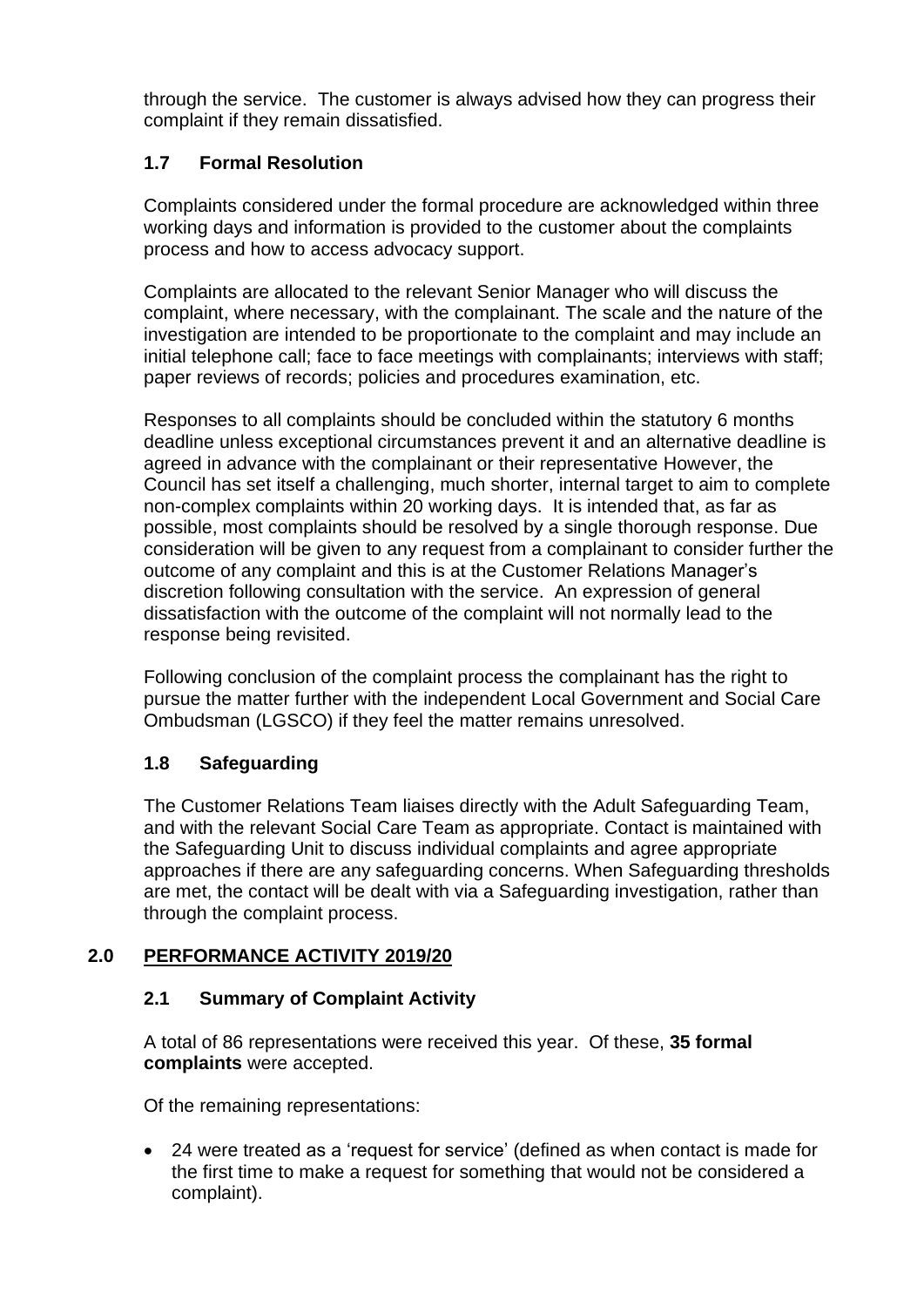- 6 did not proceed as they were withdrawn by the complainant, usually because the service has resolved the issue to the customer's satisfaction without the need to progress a formal complaint.
- 21 cases were refused as 'ineligible' as there was a more appropriate alternative pathway to address the concerns raised, such as via the Corporate Complaints process.

Where cases are declined as ineligible under the policy, the complainant is sent a response explaining why and signposted to a more appropriate process where relevant.

# **2.2 Comparison with Previous Years**

The table below shows the number of representations and progressed complaints for 2019/20 compared with the previous two years.

| Year        | <b>Total no. of</b><br>valid<br>complaints<br>processed | <b>Request</b><br>for service | <b>Withdrawn/</b><br>not<br>pursued | Ineligible /<br><b>Redirected</b><br>$\star$ | <b>Total no. of</b><br>representation<br>s considered |
|-------------|---------------------------------------------------------|-------------------------------|-------------------------------------|----------------------------------------------|-------------------------------------------------------|
| 2019-<br>20 | 35                                                      | 24                            | 6                                   | 21                                           | 86                                                    |
| 2018-<br>19 | 30                                                      | 33                            |                                     | 20                                           | 90                                                    |
| 2017-<br>18 | 39                                                      | 36                            | 9                                   | 22                                           | 106                                                   |

*Table 1: Total number of complaints considered*

*\*Complaints not valid through the Social Care procedure, for example complaints that were being dealt with as Safeguarding investigations, or the complainant was not directly involved with the service user and is therefore ineligible to complain.*

The overall figure of valid complaints represents an increase of 17% compared to the number of complaints investigated by the Council in the previous year. However, the total number of representations considered decreased slightly. These overall lower numbers are as a result of both the Customer Relations team and the Adults Social Care Service taking a more robust and determined approach to resolving issues at the earliest opportunity (see section 2.3 below).

# **2.3 Number of Complaints - Observations**

The Customer Relations Team continues to focus its efforts on the initial triage of complaints and identifying opportunities for promoting early resolution of issues raised, or signposting to better, more appropriate, routes.

Within the adult social care teams, including provider and reablement as well as social work and community teams, there is a strong focus on trying to resolve issues that arise informally to prevent them from escalating to a formal complaint. Initial findings are then shared across all areas of the service so that the learning can be cascaded throughout.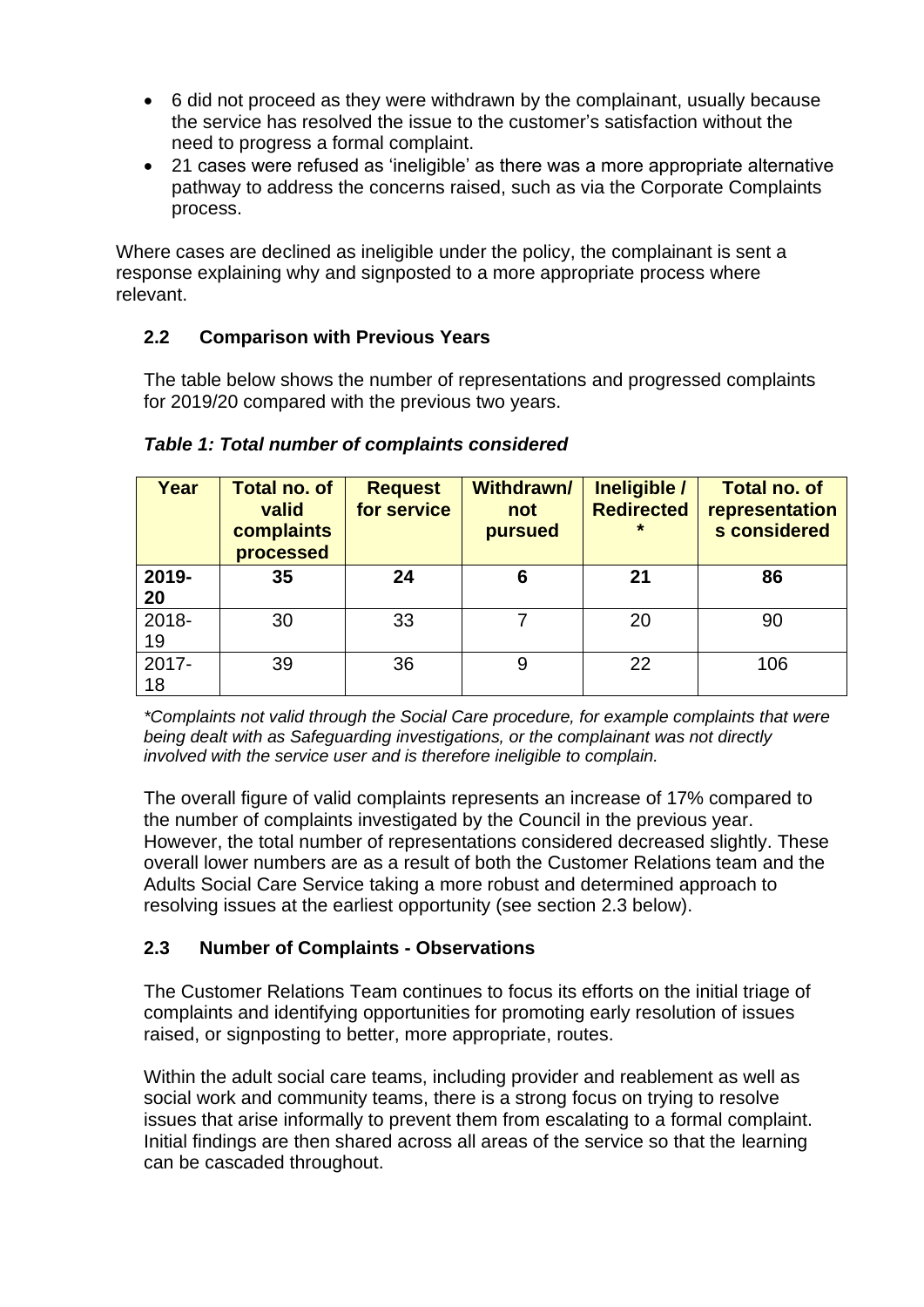This is also the case for any areas of improvement that have been identified with clear action plans being developed, reviewed and audited.

# **2.4 Complaint Outcomes**

Table 2 below shows the outcomes of the 30 complaints investigated.

| Year      | <b>Upheld</b> | <b>Partially</b><br>upheld | <b>Not upheld</b> | <b>Outstanding</b> | <b>Total</b> |
|-----------|---------------|----------------------------|-------------------|--------------------|--------------|
| 2019-2020 | 8(23%)        | 14 (40%)                   | 12(34%)           | 1(3%)              | 35           |
| 2018-19   | 11(37%)       | $9(30\%)$                  | 10 (33%)          |                    | 30           |
| 2017-18   | 10(26%)       | 21(54%)                    | 8(20%)            |                    | 39           |

*Table 2 - Outcomes and comparisons with previous years*

The percentage of 'upheld' cases has decreased compared to previous years and the percentage of cases 'not upheld' has increased. The number of complaints considered reflects only a small proportion of the overall number of service users however, it is reassuring that the trend is a positive one. Given that complaint investigations are conducted internally, the results continue to offer confidence that the outcomes from complaint investigations remain balanced and objective. It also reflects the Council's commitment to openness and accountability and promotion by the Customer Relations Team of accepting fault as soon as it is identified and offering an appropriate, and reasonable, remedy. This is demonstrated by there being fewer defensive responses being issued and a real commitment to learning from complaints.

As a result of closer integrated working, some complaints contain elements requiring responses from health colleagues in order to fully respond to issues raised by the complainant. These responses are complex and often take longer than the 20-day target. They may also offer different solutions and outcomes that can influence social care responses.

Adult Social Care Senior Managers in discussion with Health counterparts have agreed that some complaints require separate responses from organisations due to their complexity, although when possible one joint response is provided in line with best practice.

# **2.5 Breakdown of complaints received by Service Area**

Table 3 below shows a breakdown of complaints received by each service area.

| <b>Service Area**</b>                 | <b>Customer</b><br><b>Numbers</b><br>by Area | <b>Numbers of Complaints</b><br><b>Per Year</b> |                     |    |
|---------------------------------------|----------------------------------------------|-------------------------------------------------|---------------------|----|
| <b>Prevention and Wellbeing</b>       | 18535                                        | $2019 -$<br>20                                  | $2018-19$   2017-18 |    |
| Northwich & Winsford Patch Team       | 1955                                         | 4                                               |                     | 5  |
| Chester, E.Port & Rural Patch<br>Team | 3975                                         | 19                                              | 12                  | 20 |

# *Table 3 – Breakdown of complaint by service area*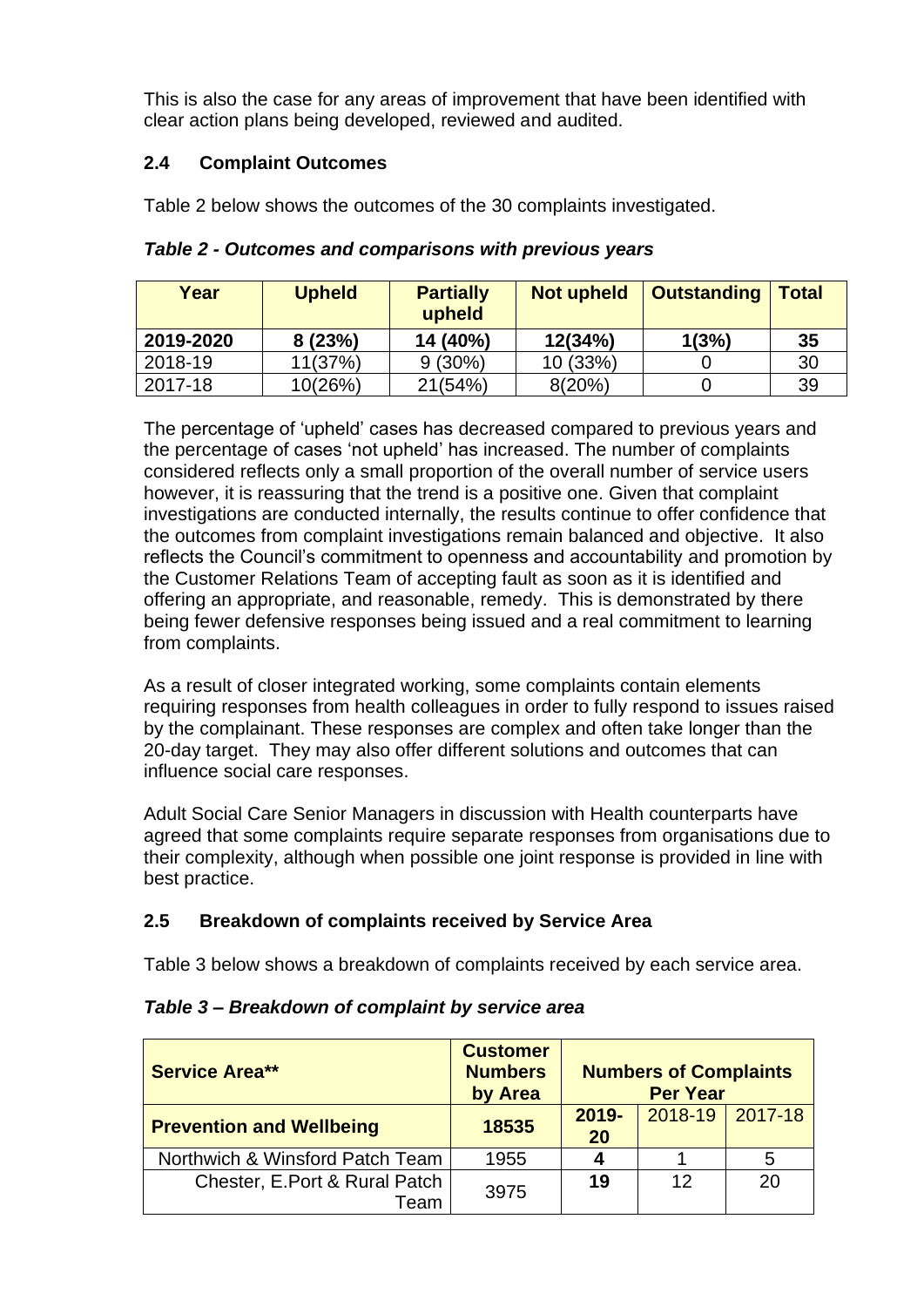| <b>Service Area**</b>                                          | <b>Customer</b><br><b>Numbers</b><br>by Area | <b>Numbers of Complaints</b><br><b>Per Year</b> |                |                |
|----------------------------------------------------------------|----------------------------------------------|-------------------------------------------------|----------------|----------------|
| Learning Disability Team                                       | 1266                                         | $\mathbf{2}$                                    | 3              | $\overline{2}$ |
| Occupational Therapy                                           | 4991                                         | 1                                               | $\overline{2}$ | 0              |
| Review Team (previously the<br><b>Advice and Contact Team)</b> | 111                                          | ŋ                                               | 0              |                |
| <b>Reablement and Provider Services</b>                        | 526                                          | 0                                               |                | 0              |
| <b>Community Mental Health</b>                                 | 648                                          | 0                                               | 4              | 8              |
| <b>Hospitals Social Work Teams</b>                             | 1736                                         | 5                                               | 3              |                |
| <b>Safeguarding Team*</b>                                      | 30                                           | $\overline{2}$                                  | $\Omega$       | 0              |
| <b>Client Finance</b>                                          | 0                                            | 1                                               |                |                |
| <b>Commissioned Provider</b>                                   | $\Omega$                                     | O                                               | $\Omega$       |                |
| <b>Services</b>                                                |                                              |                                                 |                |                |
| <b>Strategic Commissioning</b>                                 | 42                                           | $\bf{0}$                                        |                | 0              |
| <b>Transition Team (now included in</b><br>LD above)           |                                              | O                                               |                | 0              |
| <b>Emergency Duty Team</b>                                     | 44                                           | 0                                               |                | 0              |
| <b>Community Access Team**</b>                                 | 2336                                         | 0                                               | 0              |                |
| <b>Solutions Team (new team)</b>                               | 231                                          | 0                                               | 0              | 0              |
| <b>Other</b>                                                   | 644                                          | 1                                               | $\Omega$       | 0              |
| Total                                                          | 18535                                        | 35                                              | 30             | 39             |

*\*Relates to complaints about the safeguarding process or the complaint doesn't meet the threshold for initiating a safeguarding investigation.*

*\*\* The Community Access Team was formally called the Advice and Contact Team*

The table shows a slight increase in complaints which aligns with the increase in services users (previous year was 16,745/30) so pro rata this does not give cause for concern or warrant further investigation.

The higher number of complaints for the Chester, Ellesmere Port and Rural patch reflects the higher population in this area and is consistent with previous years.

Providers are usually expected to deal directly with complaints in the first instance using their own complaint procedures, although the Council may respond if either it considers intervention is necessary at an early stage and/or the complainant remains dissatisfied with the outcome. This is in line with policy, and recognises that Providers are best placed to give an informed and considered response to issues raised about their own services whilst the Council maintains its overall accountability for the delivery of these services and monitors standards through appropriate contract management.

Safeguarding Team concerns are not included in Table 3 as they are dealt with outside of the complaint process as there is a separate requirement to make enquiries or cause others to do so, as per the Care Act 2014.

# **2.6 Complaints by Subject**

By their nature, adult social care complaints are very specific to the circumstances of the individual and cover a wide range of individual experiences, often relating to more than one aspect of a service that has been received. Complaints received by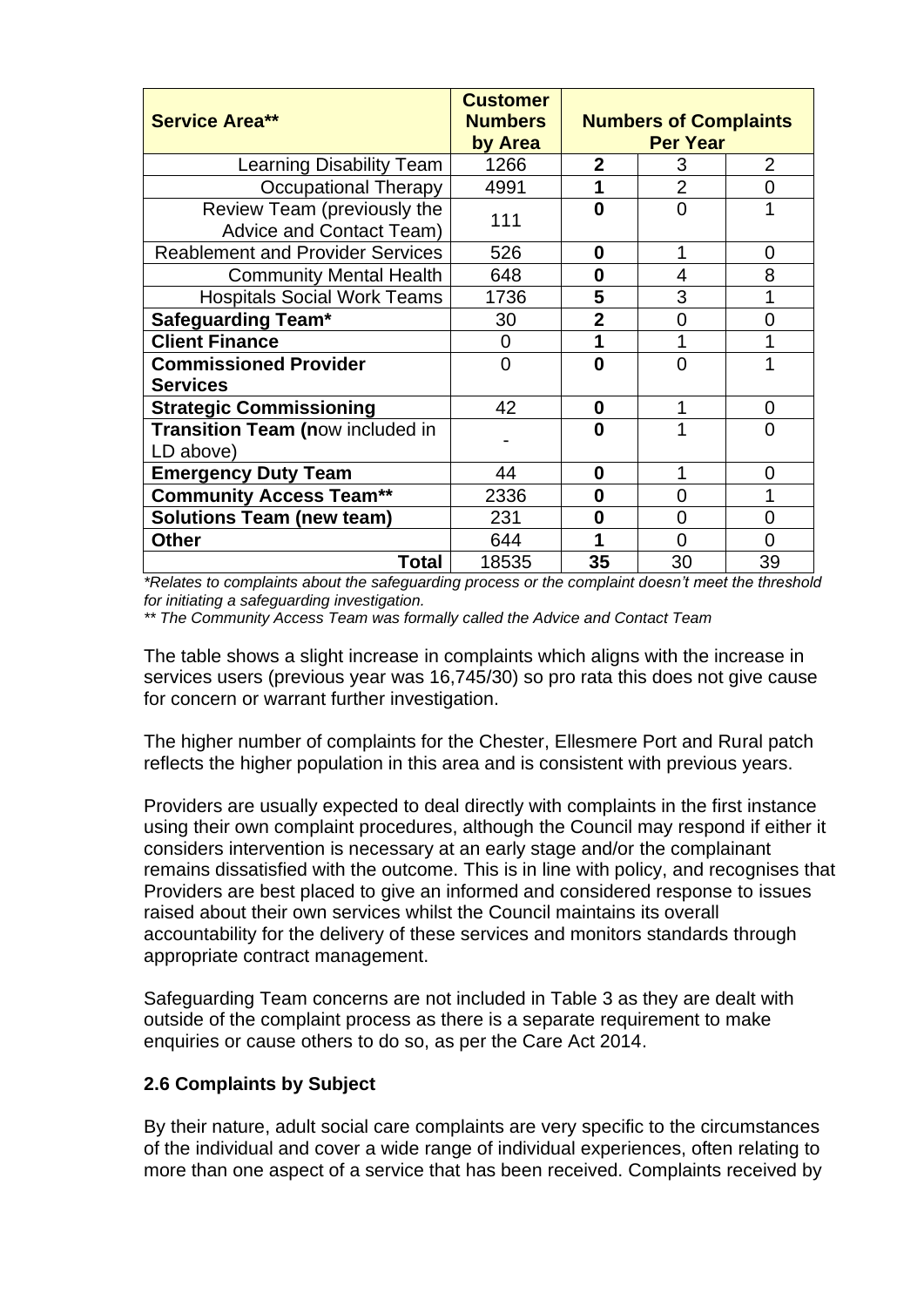the Council have been classified based on the 'primary' area of concern (subject) raised by the complainant.

Detailed below are the numbers of complaint that fall within each category:

| <b>Table 4- Complaint Subject</b> |  |  |
|-----------------------------------|--|--|
|-----------------------------------|--|--|

| <b>Complaint Subject</b><br>(primary area of concern) | 2019-20 | 2018-19        | 2017-18        |
|-------------------------------------------------------|---------|----------------|----------------|
| Standard / Quality /                                  | 23      | 21             | 25             |
| <b>Appropriateness of Service</b>                     |         |                |                |
| Ignoring Concerns                                     | 1       | 1              | $\overline{2}$ |
| Appropriateness of service                            |         |                |                |
| <b>Issues with Provider</b>                           | 8       | 3              | 5              |
| Inaccuracies in assessments                           | 3       | Ω              |                |
| Lack of support                                       | 8       | 13             | 12             |
| Standard of care                                      | 2       | 3              | 5              |
| Social Worker - Attitude or<br><b>Behaviour</b>       | 1       | $\overline{2}$ |                |
| Social Worker - Communication &<br>Information        |         |                |                |
| Financial / Cost Issues*                              | 4       | 2              | 12             |
| <b>Total</b>                                          | 35      | 30             | 39             |

The pattern of complaints largely reflects the stresses and strains within the provider market. Because of national reporting about the quality of care, there is a more acute awareness of the quality of care, its availability and its cost. Top-ups for residential care can cause resentment from carers as providers of residential care frequently ask for more money over and above the agreed contractual rate.

Domiciliary Care has seen pressure in the market locally and nationally, leading to availability issues in some areas.

# **2.7 Complaint Response Times**

The table below shows a breakdown of response times in working days of all cases.

| <b>No. of Working Days</b> | 2019-20             | 2018-19 | 2017-18 |
|----------------------------|---------------------|---------|---------|
|                            | <b>Closed cases</b> |         |         |
| 20 working days or less    |                     |         |         |
| 21-40 working days         | 10                  | 11      |         |
| 41-60 working days         | 6                   | 5       |         |
| 61-80 working days         |                     | 3       |         |
| 81-100 working days        |                     |         |         |
| Over 100 working days      |                     |         | 10      |
| <b>Total</b>               | 34 (1 Still open)   | 30      | 39      |

# *Table 5 – Compliance Rates*

As this report is presented to Members some months after the reporting period of 1 April 2019 to 31 March 2020 we can include a brief reference to the impact the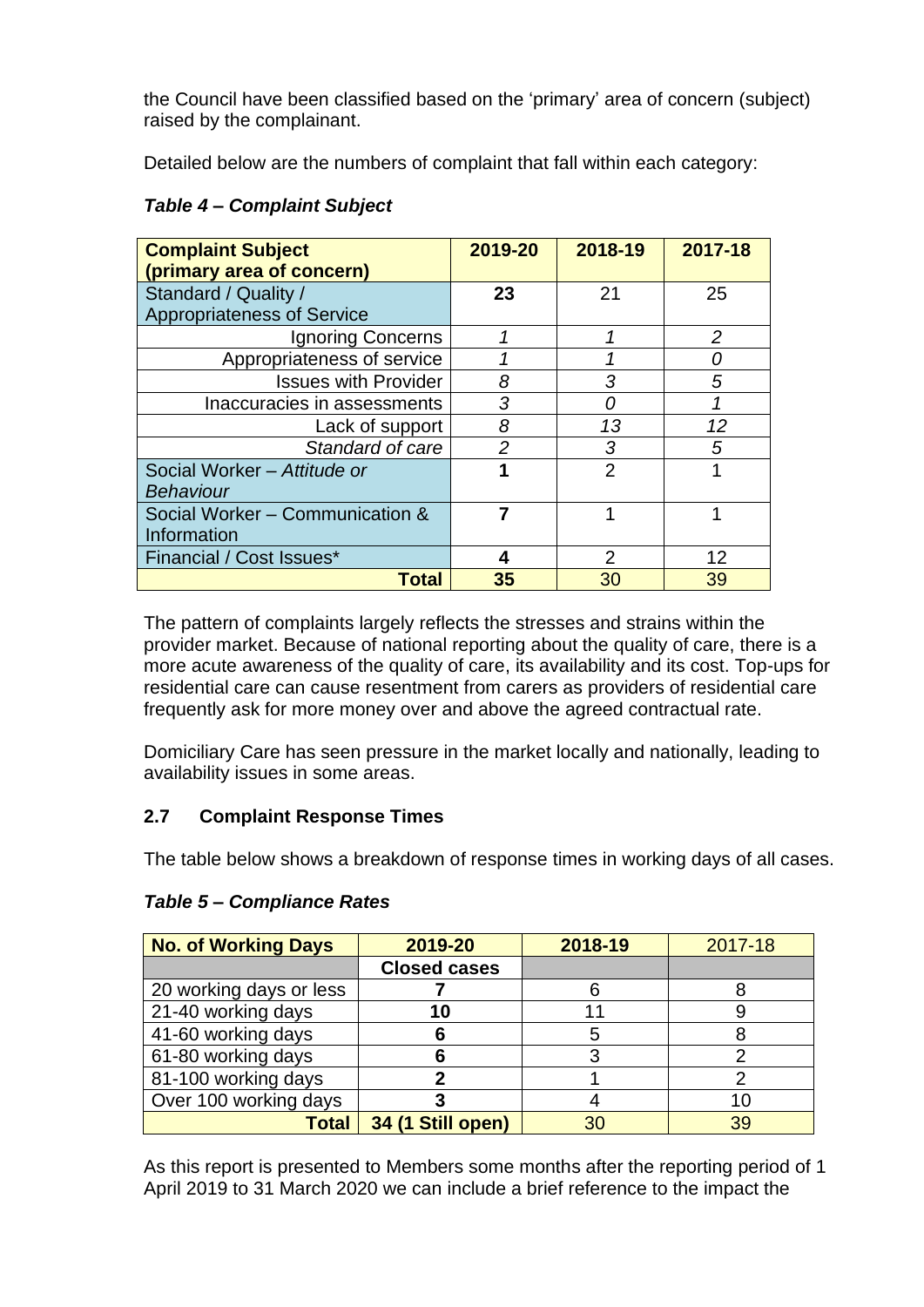COVID-19 pandemic has had on the Adults Social Care service these past months. The response to the pandemic has stretched resources in the Council and across the UK as a whole and hence not all complaint investigations relating to 2019/2020 have been completed within the statutory 6 month deadline. However and importantly families have been kept up to date with progress.

A more detailed observation of the impact of the pandemic will be presented in the 2020/2021 annual complaints report.

Only 20% of complaint responses achieved the local target of 20 working days or less. There is no statutory requirement to respond to complaints within this tight deadline and adult social care cases are often very complex, involve the wider family, and tend to take longer to investigate and form an appropriate response to avoid further escalation. Response time will form part of the 2020/2021 review of how adult social care complaints are dealt with.

Where complaint response deadlines exceed 20 days, both the Customer Relations team and the service inform the customer of the delay as soon as they can, explaining why additional time is required and working with them to agree a reasonable extension.

# **2.8 Local Government and Social Care Ombudsman (LGSCO)**

The Ombudsman reports on local authority figures based on the number of cases it receives in the reporting year; the number of decisions it makes in the reporting year (which may include cases ongoing from the previous year) and the Council's compliance with any recommendations.

The number of Adult Social Care cases received by the LG&SCO during this reporting period was 14 which is a decrease from 16 the previous year.

The Ombudsman also made decisions on 14 cases this year (compared to 16 the previous year) as follows:

- 4 closed after initial enquiries
- 1 incomplete/invalid
- 2 referred back for local resolution (premature)
- 1 advice given to complainant (premature)
- 6 upheld (2 of these cases from repeat complainants)

Of the 6 upheld cases decided by the LG&SCO, 5 were upheld for maladministration and injustice, the 1 remaining was recorded as having the injustice remedied during the Ombudsman's investigation. The following outcomes have been recorded:

- All required an apology
- 5 had some form of financial remedy totalling £2900:
	- o £100 for anxiety and distress
	- o £500 deduction on recovery of overpayment of Direct Payments
	- o £750 to parent (Mother) for providing further care
	- o £500 for time and trouble (£250 per case)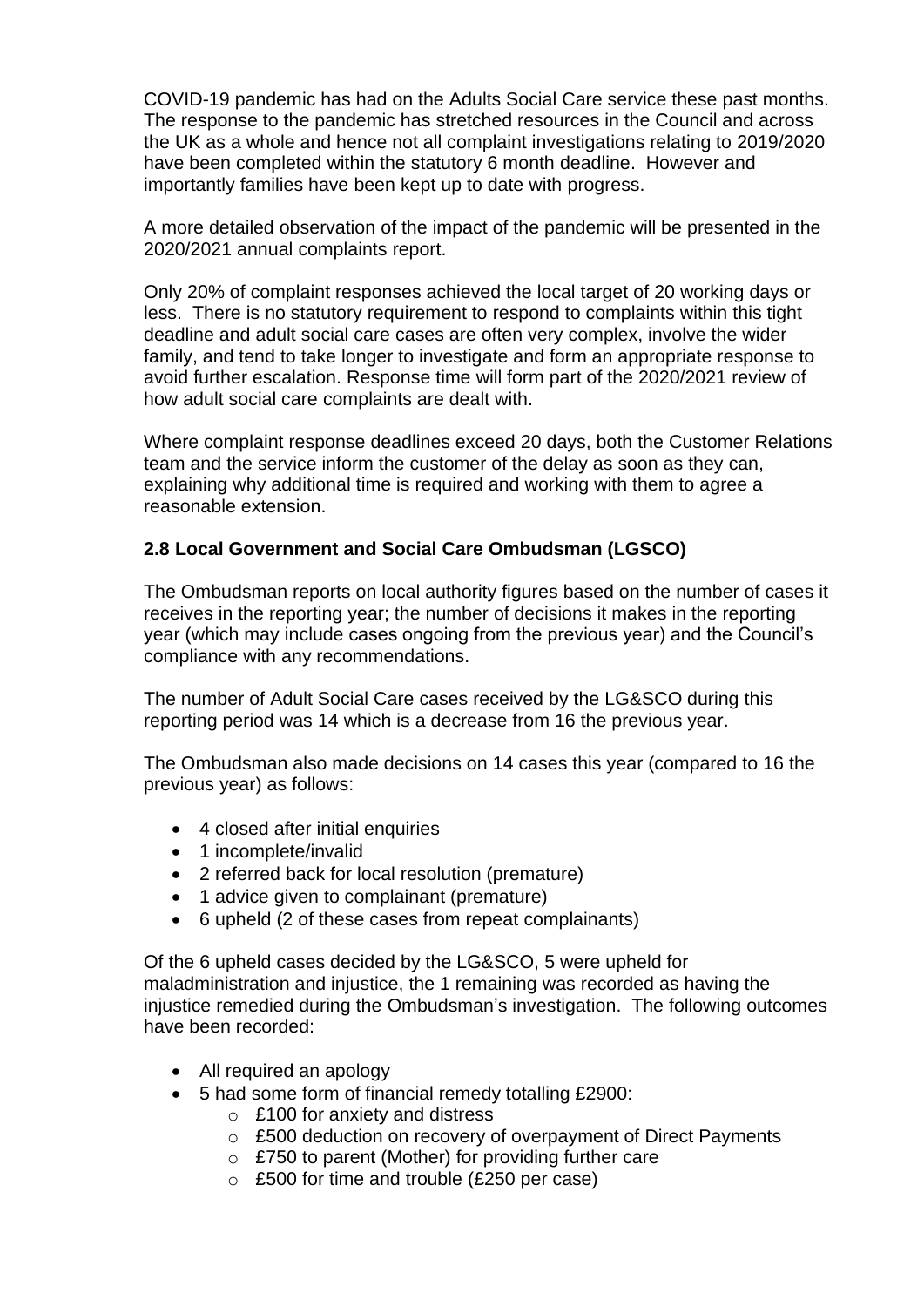- $\circ$  £250 for distress and frustration (to be offset against outstanding debts).
- o £300 for distress
- $\circ$  £500 for failure to implement a transition plan. This (and the £300 for distress) relate to the case where the Council remedied the injustice during the course of the Ombudsman's investigation. Though recorded under Adult Care services this has also been referred to in the CSC Complaints report as it demonstrates that the services need to continue to work closely to ensure that young people are supported during their transition into adult support services. In this case, prompt action by the service/s in receipt of the complaint ensured that the Ombudsman was satisfied with the remedy offered and it is promising that this remedy was deemed sufficient to resolve any injustice without the Ombudsman needing to make any further recommendations.
- o Non-financial remedies involving:
	- A meeting with the client to outline support
	- Development of a new support plan
	- A fresh financial assessment
	- A new OT assessment
- In their 2019/20 Annual Report the Ombudsman has singled out the Council's Adult Care Services for failing to respond in time to 4 Adult Care Services cases between May and August 2019. Although time extensions were agreed the Ombudsman's office still needed to chase a response on each of the cases. The Ombudsman has advised that the Council should ensure it clearly communicates deadlines to internal departments providing enquiry information and that, where extensions may be required, it requests them before deadlines pass and responds without the Ombudsman needing to chase further.

The Ombudsman also highlighted that remedies were not completed within timescales. This related to one case under ASC which concerned the provision of a package of care. This was for a client and his family who are well-known to the service for repeated complaints and cancelling support or carers. Whilst the service tried to meet the Ombudsman's recommendation this case was closed as 'remedy complete, but not satisfied' due to the service finding it very difficult to secure support from providers either available in the area, or willing to engage with the family.

The Authority remains committed to ensuring that the complaints process continues to develop and remains open, transparent and accessible to those who need to use it.

# **2.9 Point and Method of Receipt of Complaints**

The Customer Relations Team has recorded both the 'point of receipt' and 'method of receipt' of complaints into the Council. This intelligence can help support service improvement decisions.

Table 6 shows that the established systems for ensuring that complaints are directed to the Customer Relations Team for initial assessment are working well, with those sent into the service re-directed to the Customer Relations Team.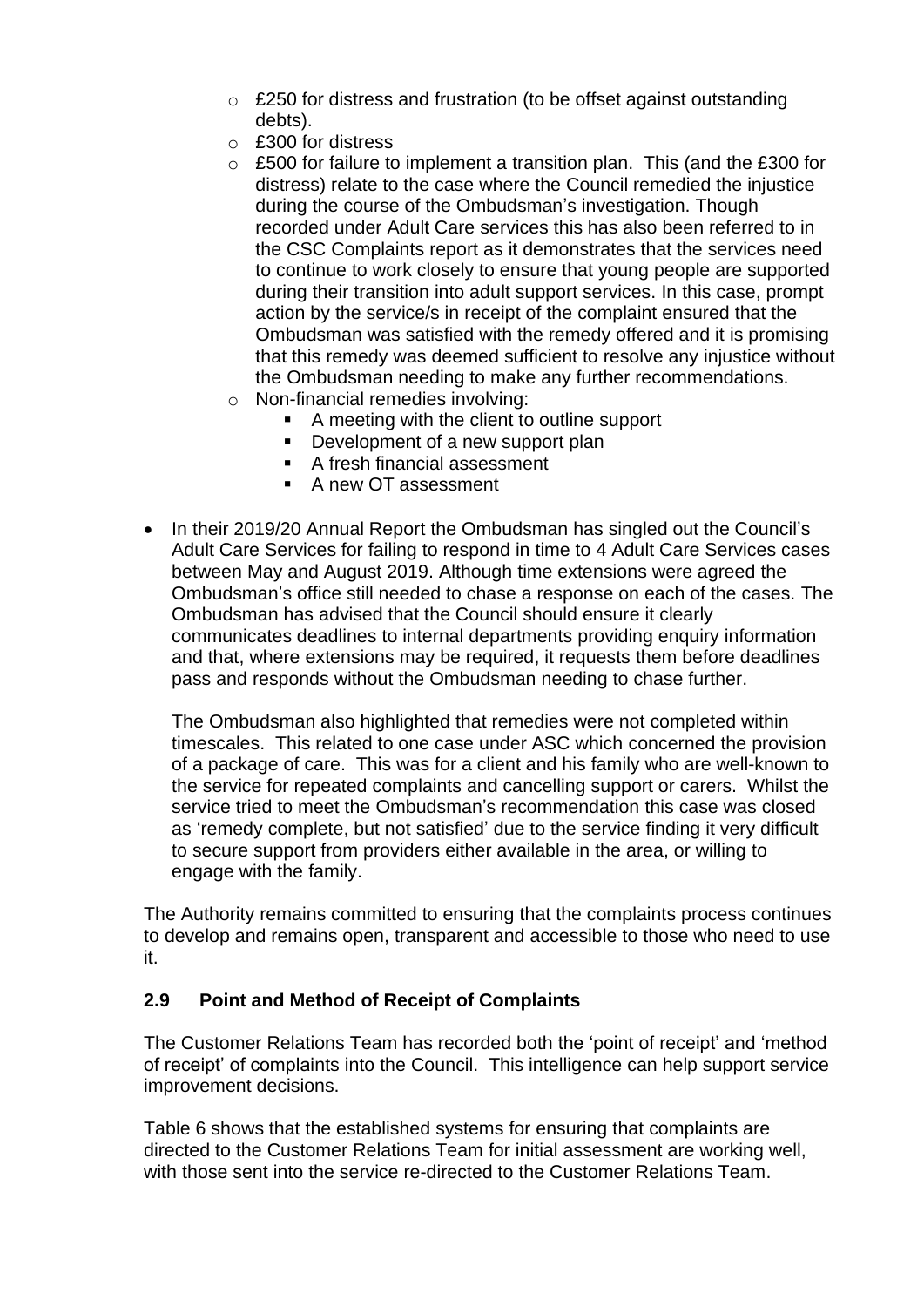Table 7 shows a continued preference by customers in contacting the Council using the on-line complaint form. This bodes well for the future implementation of online complaint reporting via Firmstep.

#### *Table 6*

| <b>Point of receipt</b>        | 2019-20 | 2018-19 | 2017-18 |
|--------------------------------|---------|---------|---------|
| Service Area                   |         |         |         |
| <b>Customer Relations Team</b> | 23      | 23      |         |
| Director/Head of Service       |         |         |         |
| <b>Chief Executive</b>         |         |         |         |
| Other                          |         |         |         |
| Total                          | 35      | 30      |         |

#### *Table 7*

| <b>Method of receipt</b> | 2019-20 | 2018-19 | 2017-18 |
|--------------------------|---------|---------|---------|
| Letter                   |         |         |         |
| Telephone/verbal         |         |         |         |
| Email                    | 22      |         |         |
| Online complaints        |         |         |         |
| Feedback Form            |         |         |         |
| Total                    | 35      |         |         |

# **3.0 COMPLIMENTS RECEIVED**

There has been a decrease in the number of compliments recorded in this year's reporting. This is an area that both the Customer Relations Team and the service will include as part of the current review that is taking place, referred to in point 6 below.

#### *Table 8*

| <b>Year</b>               | 2019-20 | 2018-19 | $\vert$ 2017-2018 |
|---------------------------|---------|---------|-------------------|
| <b>No. of Compliments</b> | 93      | 136     | 310               |

A selection of compliments recorded is included below as examples:

#### *Community Access/Review Team:*

I have just taken a call from xxxxxx, he wanted to speak to xxxx to thank her for all that she has done.

He told me that she has been kind, and understanding, he felt as though he was very important, and she really took an interest in what he needed. He said she took the time to discuss all of his life, and didn't focus just on the fact he may need a stair lift. He is very grateful for all she has done, and really wanted to take the time to thank her, and thank all of us for what we do. He said we have a very good team, and are doing a great job.

#### *Learning Disability Team*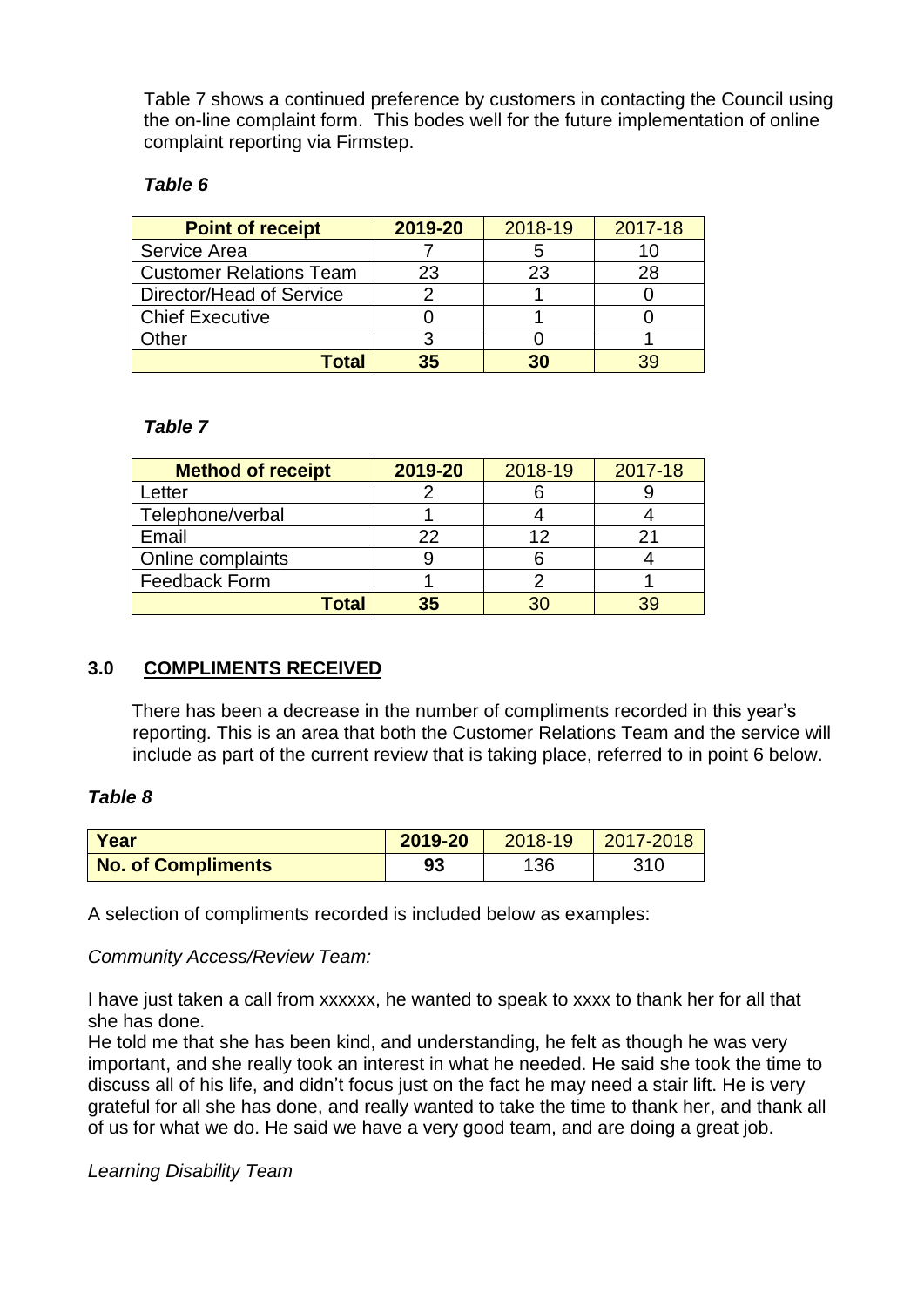Thank you for going above and beyond it was appreciated.

## *Chester and Rural Patch Team*

Thank you so much for taking the time to talk with me and helping me with any concerns and for your help and support over the past 12 months. You arranged a Social Worker who came to see me quickly who was wonderful. She listened and wrote everything down without rushing to leave me feeling so much better. I am very grateful for that so thank you very much.

#### *Hospital Team*

Hi xxx

Thanks for this email and the helpful info.

Thank you for all the help you have given to xxx and I over the last 4 weeks. I was really pleased to meet you and everything you have done for xxx has been obviously done with her care and best interest in mind.

For that we are both really grateful; we knew xxxx wasn't just a number to you as you treated her so wonderfully throughout.

The constant updates and information you provided to us also both made things so much easier for us to follow.

#### Thank you xxx

#### *Community Access Team*

In recent months we have received a great deal of help from xxxx. She has shown compassion & understanding over the months and has always been very proactive in dealing with any concerns we may have had. My mother is now happily settled in xxxx Care Home & it is due to xxxx efficiency & professionalism. She is an absolute credit to your organisation & we cannot praise her enough. We wanted to let you know as her Manager of how very pleased we were with everything as she made a very difficult time bearable. I'm sure that your Service receives a fair amount of negative reaction so we felt it important to pass on our very positive reaction.

#### *Ellesmere Port Patch Team*

I can't thank you enough for all your help with sorting out xxxx. xxx I knew as soon as I spoke to you we were on the right track. You always returned emails and call within a few hours (and there were a few lol) So a great big thankyou from all of us you have been a godsend.

#### **3.1 Compliments by Service Area**

#### *Table 9*

| <b>Service Area</b>             |                               | <b>Number of Compliments Received</b> |    |
|---------------------------------|-------------------------------|---------------------------------------|----|
| <b>Prevention and Wellbeing</b> | 2019-20<br>2017-18<br>2018-19 |                                       |    |
| Northwich & Winsford Patch Team |                               |                                       | 18 |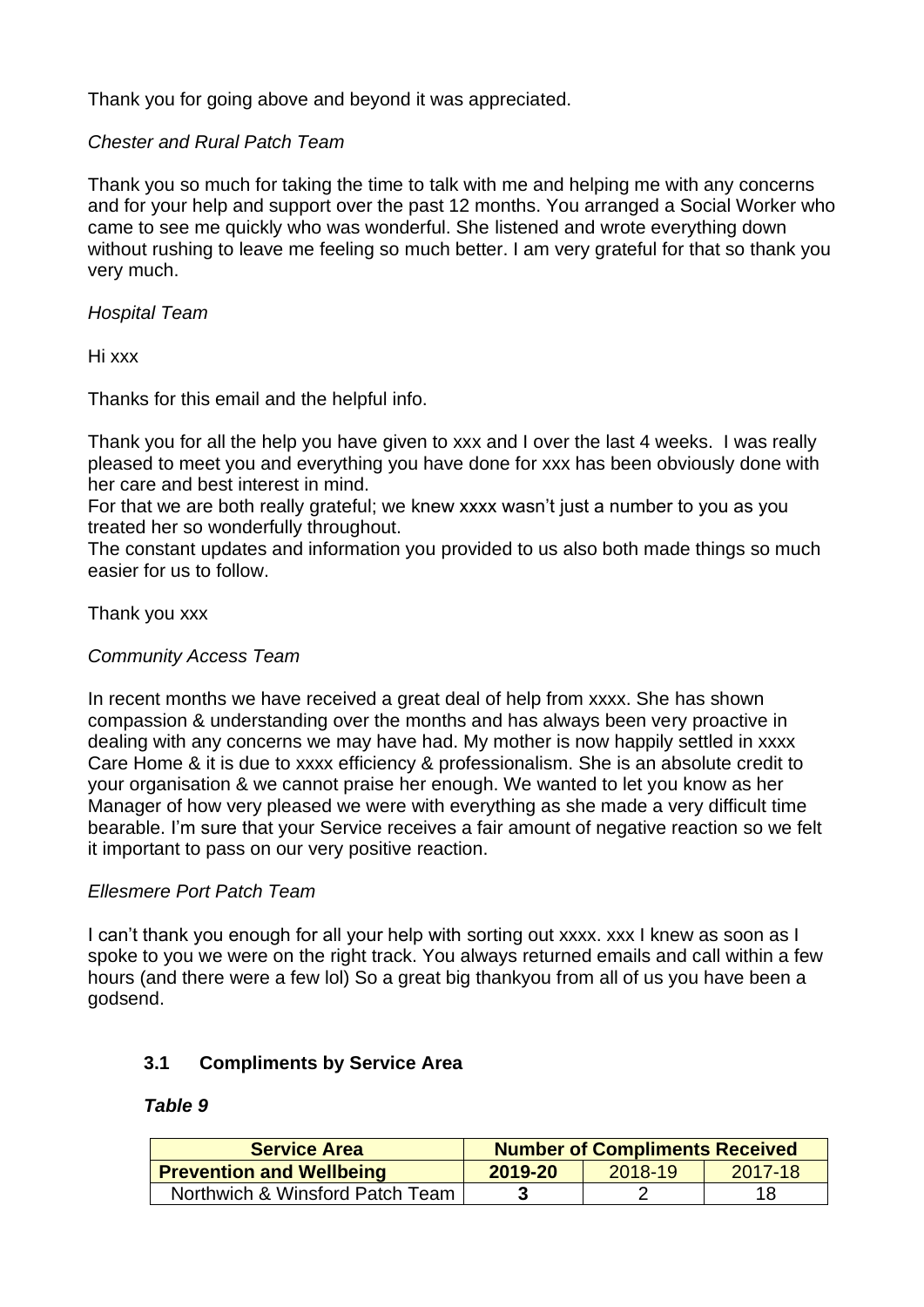| <b>Service Area</b>                     | <b>Number of Compliments Received</b> |     |                |  |
|-----------------------------------------|---------------------------------------|-----|----------------|--|
| Chester, E. Port & Rural Patch          | 6                                     | 15  | 9              |  |
| Team                                    |                                       |     |                |  |
| <b>Learning Disability Team</b>         |                                       |     | 10             |  |
| Occupational Therapy                    |                                       |     |                |  |
| <b>Advice and Contact Team</b>          |                                       | 3   | 3              |  |
| <b>Reablement and Provider Services</b> | 9                                     |     |                |  |
| <b>Community Mental Health</b>          |                                       | 3   |                |  |
| <b>Emergency Duty Team</b>              |                                       |     |                |  |
| <b>Hospitals Social Work Teams</b>      | 6                                     | 11  | 3              |  |
| <b>Safeguarding Team</b>                |                                       |     | $\overline{2}$ |  |
| Review Team*                            | 2                                     | n/a | n/a            |  |
| <b>Client Finance</b>                   |                                       | ( ) |                |  |
| <b>Commissioned Provider Services</b>   | 61                                    | 101 | 264            |  |
| Total                                   | 93                                    | 136 | 310            |  |

\* This is a newly formed team hence there is no comparable data from previous years.

## **4.0 PROFILE/CATEGORY OF COMPLAINANTS**

A summary of customer profile and type of customer interaction has shown the following:

#### *Table 10*

| <b>Person making the complaint</b> | 2019-20     | 2018-19 | 2017-18        |
|------------------------------------|-------------|---------|----------------|
| Care recipient                     | 11          | 9       | 11             |
| Parent/s                           | 2           | 3       | 5              |
| Grandchild                         |             |         |                |
| Husband / Wife                     |             |         | 3              |
| Sibling                            | $\mathbf 2$ | 2       | $\overline{2}$ |
| Executor                           |             |         |                |
| Son / Daughter                     | 16          | 12      | 16             |
| Advocacy service                   |             | 2       |                |
| Friend                             | Ω           |         |                |
| Unknown (did not identify)         | 0           |         |                |
| Total                              | 35          | 30      | 39             |

Advocacy services have been promoted in teams and, as in the previous year, we continue to see increasingly complex cases requiring advocate involvement particularly in older people's services.

# **5.0 LEARNING AND SERVICE IMPROVEMENT**

The Council has identified areas and opportunities from which learning can be taken from the complaints and the compliments process and used to improve future service delivery.

# **5.1 Learning from Complaints Cases**

There have been a number of valuable learning points from complaints cases which have led to practice service improvements, and the following examples highlight the changes made: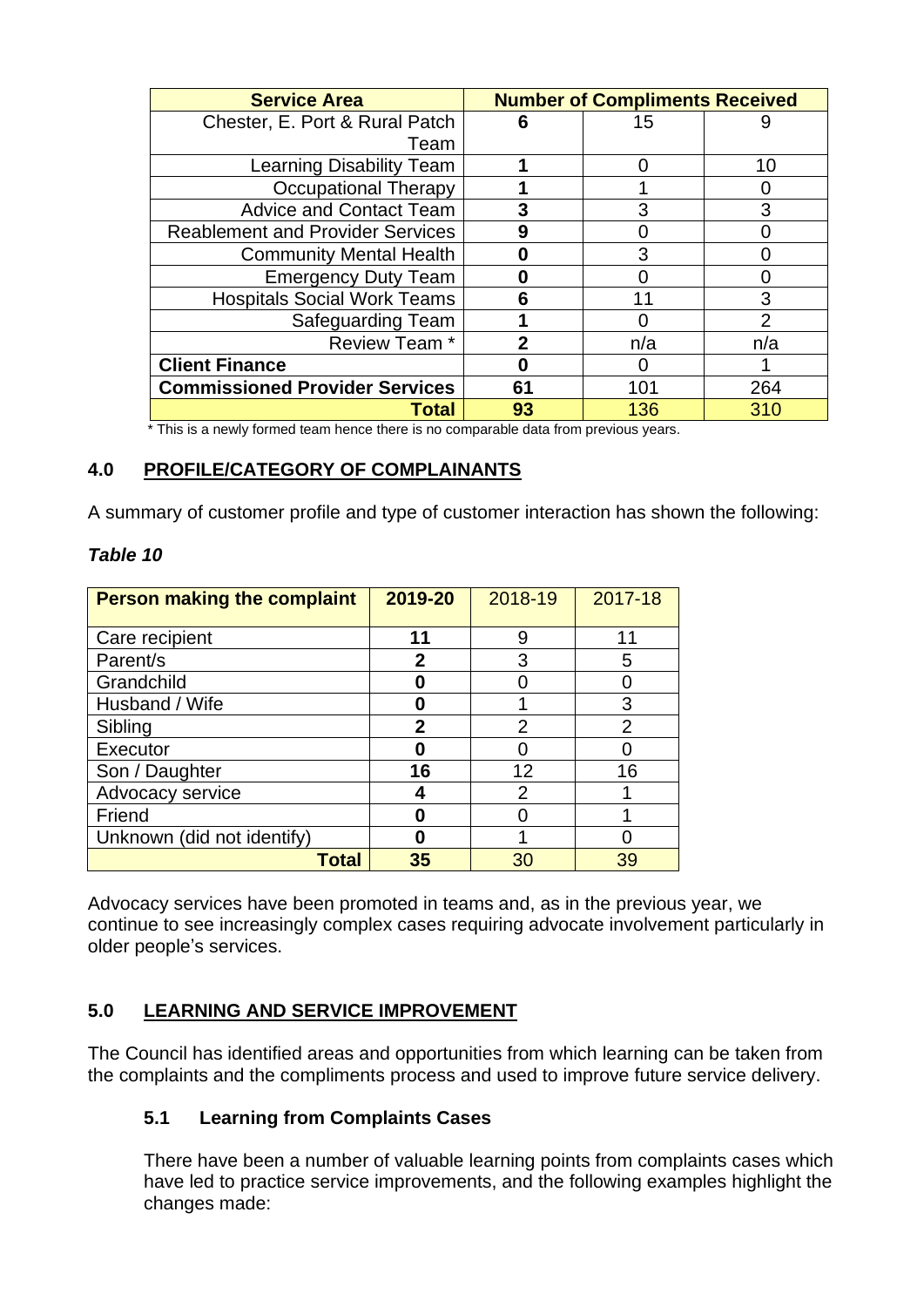- o *Response times*: This is an action from last year but we are still having difficulties in meeting our agreed local response times. Whilst it is not a requirement within the complaint process the Customer Relations team had encouraged the service to conduct 'triage calls' within 5 days to try and effect an early resolution to complaints which has had some limited impact. The Customer Relations Team will continue to promote this through ASC complaint training in 2020/21 as well as work with the service to achieve more timely responses, even if that means accepting that the target SLA in service is extended from 20 days to 40 days. This should not be viewed as a 'backward step' rather an acceptance that ASC complaints are generally more complex to investigate and resolve. An extension to 40 days is still within the statutory timeframe of 6 months and will manage customer expectations more easily. It is also in line with the Council's corporate complaints policy, which allows an extension of up to 40 days for complex cases, and even beyond this if required. This can be managed through effective communication with the customer to manage their expectations and ensure a thorough review of their concerns.
	- $\circ$  Transition to ASC a continued need for a supported approach to transition
	- o *Community Services*: To increase awareness of community services, they will be discussed during team meetings (including any new services) and individually with practitioners as to the process for arranging transport when exploring community services. An information pack will also be created This information will then be relayed to individuals and their families so they can be supported to make an informed choice.
	- o *Commissioning*: CWaC have recently commissioned a new brokerage service which offers comprehensive support planning and independent advice about available care. All staff have been reminded to support service users to access an independent brokerage service.

#### 5.2**Service Improvements and working with partners**

There have been several notable service improvements and examples of partnership working during 2019/20 to design service delivery:

o West Cheshire offer was in progress: The adult social care transformation programme. Phase 1 was launched in 2018-19, seeing a new model for our Community Access Team, a brand-new review team. Work commenced on Phase 2, to include Hospital Teams, Reablement and Social Work and Occupational Therapy Teams. This went live in 2019. Social care staff are promoting a strengths and asset based style of working with people; focussing on a person's strengths rather than just their needs.

# **5.3 Policy and Procedure**

.

o A new Transition policy and procedure has been approved and became operational in 2019/20. The aim of the policy is to improve the support available to young people with mental health problems and additional risks and needs.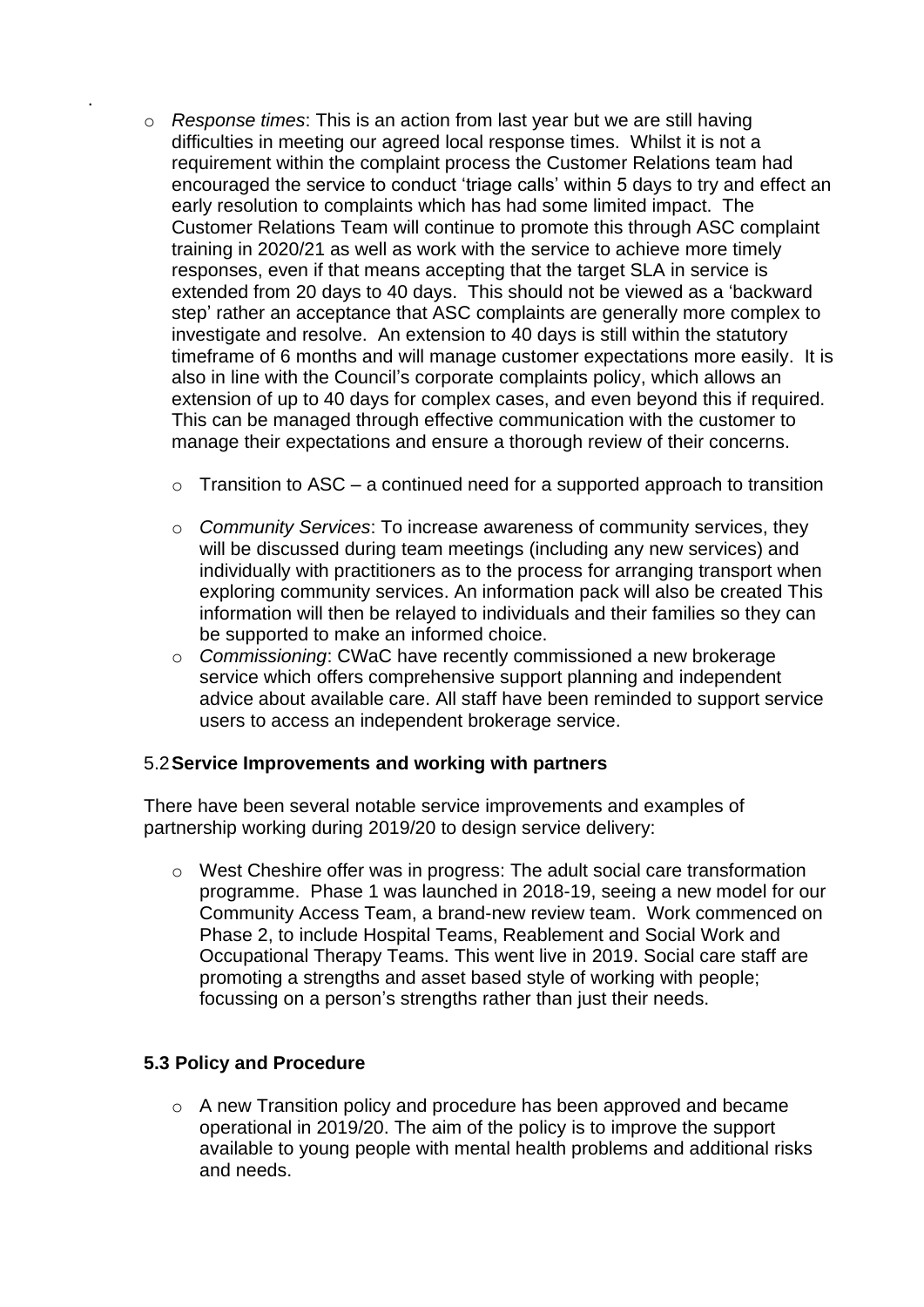# **5.3 Communication**

- o Adult Social Care and the Customer Relations Team work closely together and share relevant information to progress complaints and keep the customer informed of progress and anticipated completion date. This ensures that complainants have confidence in the process and receive a meaningful response
- o The recent Ombudsman report suggests that there is still some work to do on establishing more efficient processes to ensure timely responses. The planned review in 2020/21 (see 6.0) will address this.
- $\circ$  Compliments and complaints learning points are discussed in teams and team meetings, as well as with the individuals in their supervision meetings.

# **5.4 Professional Practice**

- o The Authority takes seriously the range of professionals it employs and who are required to register with professional bodies as part of their fitness to practice. It requires Social Workers to develop evidence which is submitted to the Health and Care Professions Council (HCPC) as part of an annual registration process.
- o Internally, employee supervision ensures that Council officers are meeting the requirements of these professional bodies through performance management.

# **5.5 Personal Development**

- $\circ$  Through supervision sessions and the Council's performance management framework, Social Workers and other ASC officers are required to demonstrate continuous improvement in practice including reflecting on feedback which would include both complaints and compliments.
- o During the Covid 19 pandemic the service had to change and adapt the way in which it worked at pace. Quickly adapting to working from home, achieving a balance between virtual and face to face working and implemented a new hospital discharge model. We issued new Practice Guidance and amended policies and procedures as required. The service made daily/weekly calls to those people who cancelled care due to concerns about people going into their homes. We looked at alternative types of support where possible. The 'live well Cheshire West' site was updated to provide information and support to adults at risk. The service adapted the way in which we communicated with service users and their families, some of the compliments received reflect the positive response we have had from families and people we support in maintaining services and contact.

# **6.0 FUTURE PLANS FOR COMPLAINT HANDLING**

**6.1 ICT:** Last year's report confirmed that a new Complaint Management system had been commissioned. This was delayed for social care whilst the corporate complaint system was embedded. It was then intended to be developed and tested